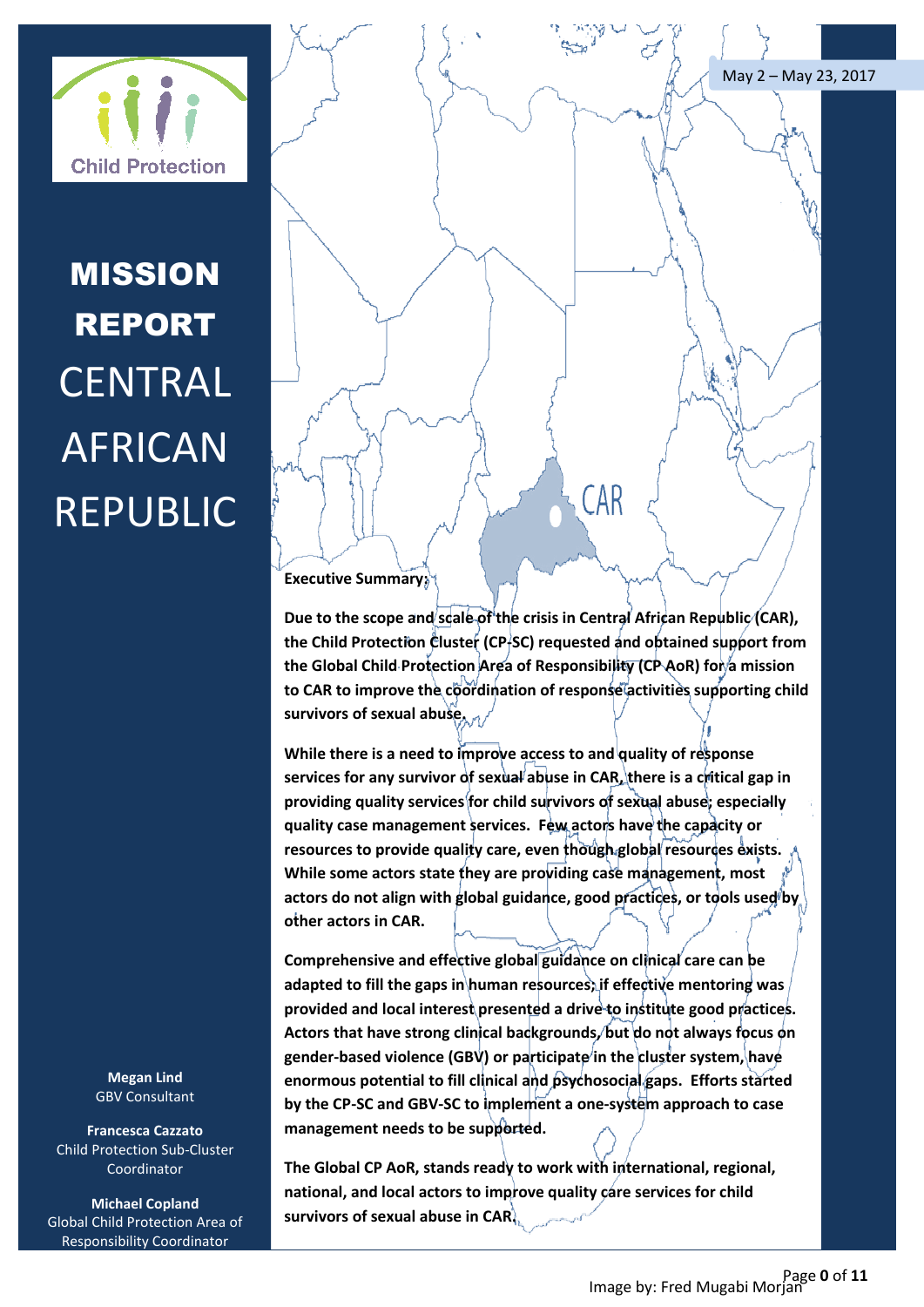## **TABLE OF CONTENTS**

#### **MISSION REPORT SUMMARY**

| <b>ANNEXES</b> |  |  |  |
|----------------|--|--|--|
|                |  |  |  |

**[ANNEX 2:](#page-11-0) INITITATIVE TO ENSURE: CHILDREN ARE PROTECTED FROM GBV IN EMERGENCIES IN CAR……………..…………………….….11**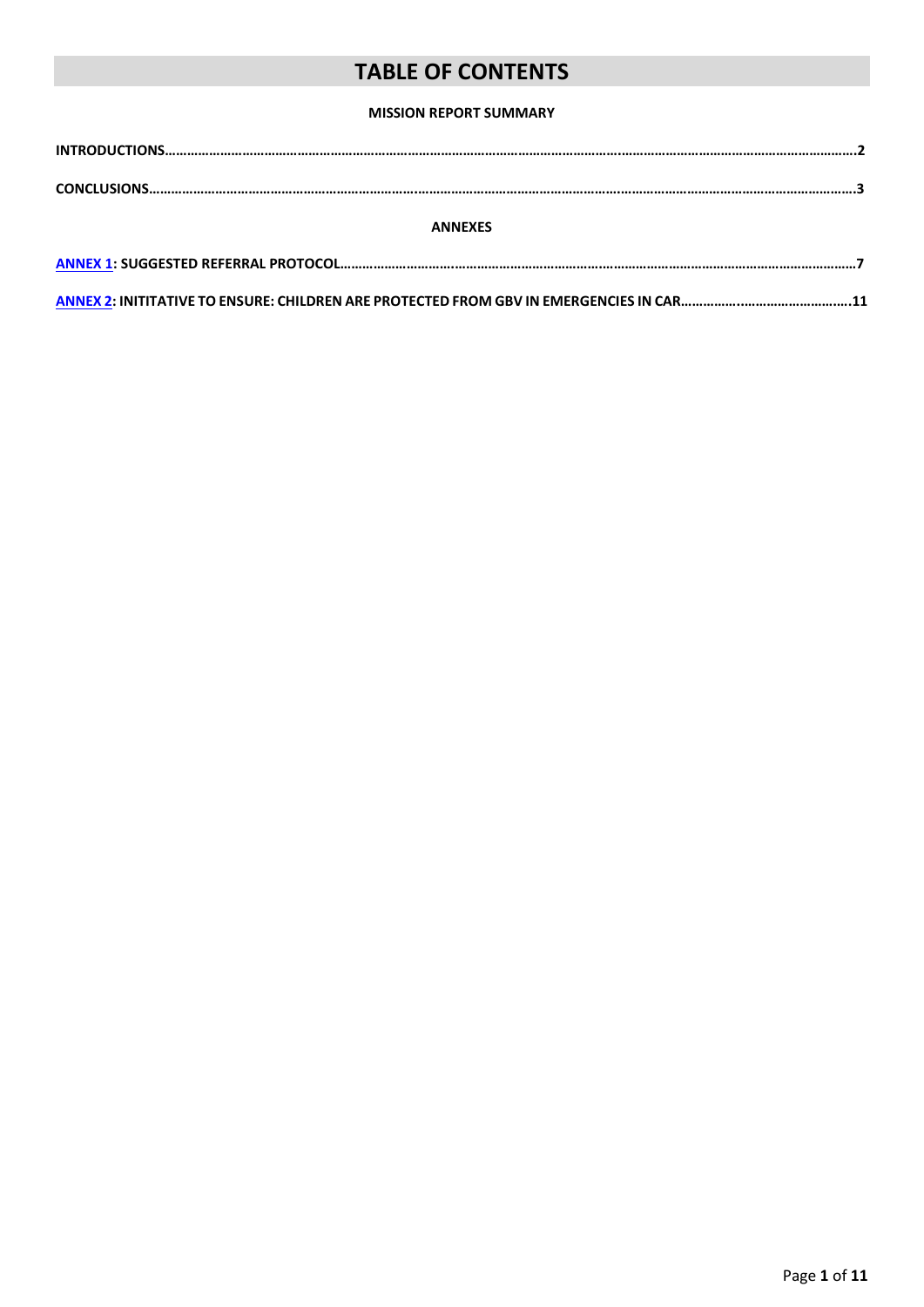## **INTRODUCTIONS**

#### **Call for a mission:**

Due to the scope and scale of the crisis in Central African Republic (CAR), the Child Protection Sub-Cluster (CP-SC) requested and obtained support from the Global Child Protection Area of Responsibility (CP AoR) for a mission to CAR to improve quality care for child survivors of sexual abuse.

The plight of an emergency situation exacerbates gender-based violence (GBV). While funds and increasing attention has put prevention and response to GBV on many key agendas<sup>1</sup>; often GBV response programs in emergencies, while appropriate for adults, fall short of meeting the specific needs of children – especially for child survivors of sexual abuse. This gap in response services make children more vulnerable and further harmed, leading to a plethora of clinical and psychosocial challenges which can consequently destroy a child's life because of inadequate survivor-centred care after violence.

United Nation Children's Fund (UNICEF), as the global champion of children's rights and the elimination of discrimination and violence against children, is taking measures to scale up quality GBV prevention and response programming<sup>2</sup>. As the global lead of three clusters and the Global CP AoR, this includes  $-$  but is not limited to  $-$  a continued focus on building human resource capacity for specialized GBV services, implementing standards across sectors to operationalize the *[IASC GBV Guidelines](http://www.gbvguidelines.com/)* (2015)*,*  and providing leadership to facilitate increased attention to address GBV. Through conversations with CP actors in emergencies, the Global CP AoR recognized the immediate need to ensure effective and efficient coordination of activities supporting child survivors of sexual abuse.

In CAR several factors pose significant risks to the protection of especially for children: including sexual violence.<sup>3</sup> The weakening of community institutions, due to the conflict, has increased GBV, which estimates that at least 100,000 women and girls are at risk.<sup>4</sup> Therefore, survivors – especially children – are in need of access to holistic services.<sup>5</sup>

#### **Mission objective:**

The goal of the mission was to ensure effective and efficient coordination of programs and activities supporting child survivors of sexual abuse. On this basis the focus of the proposed mission was on improved coordination.

#### **Location:**

In CAR, the mission focused on CP-SC in three cities:

- Bangui
- Bossangoa
- Kaga-Bandoro

Extensive conversations were had with partners within the CP-SC and GBV-SC that work within each of these cities on how to take the mission to scale. Therefore, the conclusions and recommendations provide a scope of suggestions for actor who could support a child survivor of sexual abuse.

**.** 

<sup>&</sup>lt;sup>1</sup> There have been many key forums, including – but not limited to, The World Humanitarian Summit (2016), The Call to Action on Prevention from GBV in Emergencies (2013 - Present); and the Real-Time Accountability Partnership (2015 - Present)<br><sup>2</sup> Soveral documents have outlined key som

Several documents have outlined key commitments and/or provided recommendations related to preventing and responding to GBV, including – but not limited to, UNICEF Strategic Framework 2018 – 2021 (2017); the Office Management Plan for UNICEF's Office of Emergency Programs (2017), the Multi-Country Real Time Evaluation of UNICEF's GBViE Programs (2016), UNICEF's commitment to the Sustainable Development Goals in the 2030 Agenda for Sustainable Development (2015), the Global Cluster Coordination Unit's Contribution to the Strategic Planning Process 2018-2016 (Draft 2016), and UNICEF's Gender Dashboard: Gender Action Plan (2014).

<sup>3</sup> Humanitarian Needs Overview 2017 – Republique Centrafiqicaine (October 2016)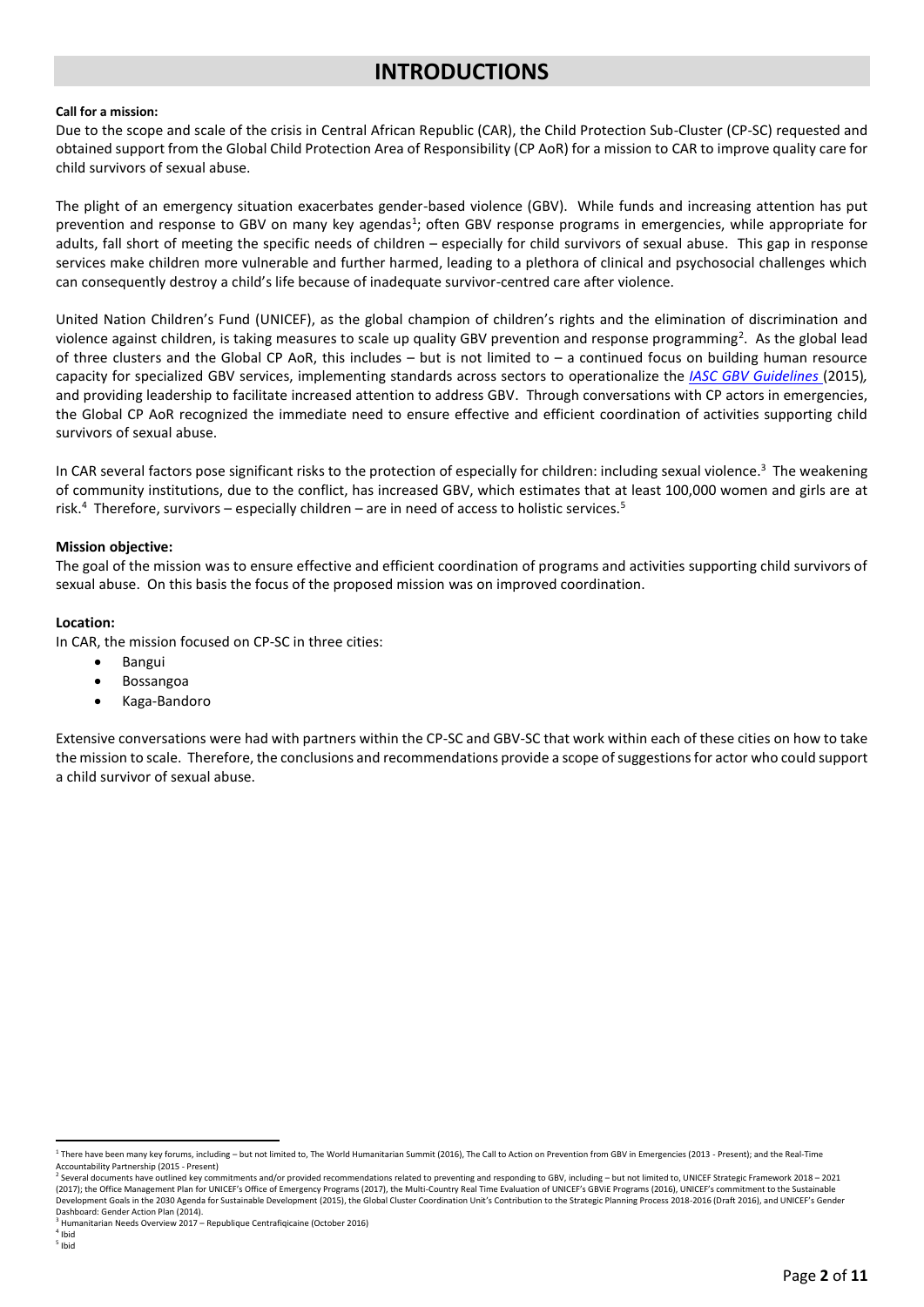There were two outcomes to this mission:

- 1. The CP-SC has improved coordination on responding to child survivors of sexual abuse
- 2. The CP-SC has resources to guide the response to child survivors of sexual abuse

#### **Outcome #1: CP SC has improved coordination on responding to child survivors of sexual abuse**

To accomplish the first outcome, the GBV Consultant delivered five outputs:

- 1.1. An aligned referral protocol for responding to child survivors that the CP-SC and GBV-SC can use ;
- 1.2. Case management tools for responding to child survivors that the CP-SC and GBV-SC can use;
- 1.3. Referral suggestions for Bangui;
- 1.4. Good practices of coordinating assessments for child survivors of sexual abuse; and
- 1.5. Recommendations on how coordination activities started during this mission can be continued into incorporated and planned CP-SC and GBV-SC activities.
- **1.1. Output: Provided a referral protocol that the CP-SC and GBV-SC can use to support child survivors of sexual abuse in Bangui** Interviews with several actors, including – but not limited to – health, CP, and GBV actors working in Bangui provided the foundation for understanding the current situation of clinical, psychosocial, safety, and legal services available to child survivors of sexual abuse. The referral protocol is listed in **Annex 1** of this report.

#### **1.2. Output: Identified case management tools that the CP-SC and GBV-SC can use to support child survivors of sexual abuse** The *Interagency [GBV Case Management Resource Package](https://gbvresponders.org/response/gbv-case-management/)* (2017) should be used as the primary resource to providing case management services to GBV survivors in humanitarian settings.

Case management did not appear to be aligned especially for child survivors of GBV. In addition, several actors had different understanding of what case management entails. As a kind reminder, case management is a process – not a single event, in which the caseworker and the survivor work together to identify and connect needed services in a safe and supportive way. Quality case management ensures the promotion of the survivor-centred approach – where the survivor's experiences, needs, rights, and decisions are at the centre of a case management relationship. The six steps of case management can be found on [Part II: The Steps of GBV Case Management.](https://gbvresponders.org/response/gbv-case-management/) The overall goal in case management, especially with a child survivor, is to establish a relationship that promotes his/her emotional and physical safety, builds trust, and helps him/her restore some control over her life. Case managers must be comfortable with case action planning, safety planning, and safe documentation; and must know which services the survivor could have access to obtaining. Case action planning is a step-by-step process and case managers must have a specific attitude to support survivors; for example, each case worker must maintain that violence is never the fault of the survivor. Case management tools, including – assessment tools, templates, supervision, and related forms to GBV IMS – can all be found in the *[Interagency GBV Case Management Resource Package](https://gbvresponders.org/response/gbv-case-management/)* (2017) annexes.

#### **1.3. Output: Provided referral suggestions for Bangui**

Interviews with several actors, including – but not limited to – health, CP, and GBV actors working in Bangui provided the foundation for understanding the current situation of clinical, psychosocial, safety, and legal services available to child survivors of sexual abuse.

The most comprehensive institution, observed, for a child survivor of sexual abuse to receive support services in Bangui are MSF-Paris and Médecins du Monde.

The suggest referral protocol, located in [Annex 1,](#page-7-0) has detailed contact information for case management, clinical, and psychosocial services in Bangui. [Annex 1](#page-7-0) is encouraged for public and wide dissemination.

There was inclusive results on safety and legal services; therefore, no referral suggestions were provided for those services.

#### **1.4. Output: Provided a list of good practices of coordinating assessments for child survivors of sexual abuse**

During the mission, there were several good practices observed. The following list outlines good practices that could be replicated in future activities.

- In each city visited, there are actors capable of providing quality clinical care to GBV survivors; and a few improvements could make each location ideal for child;
- In each city visited, there is awareness to the term "case management"; although understanding of a quality responses was not harmonized;
- In each city visited, there is a referral pathways for GBV survivors; although most referral pathways have outdated information and need to be updated;
- Every city has a significant number of actors actively participating in the cluster, including but not limited to: United Nation (UN) agencies, international non-government organizations (INGOs), and national NGOs;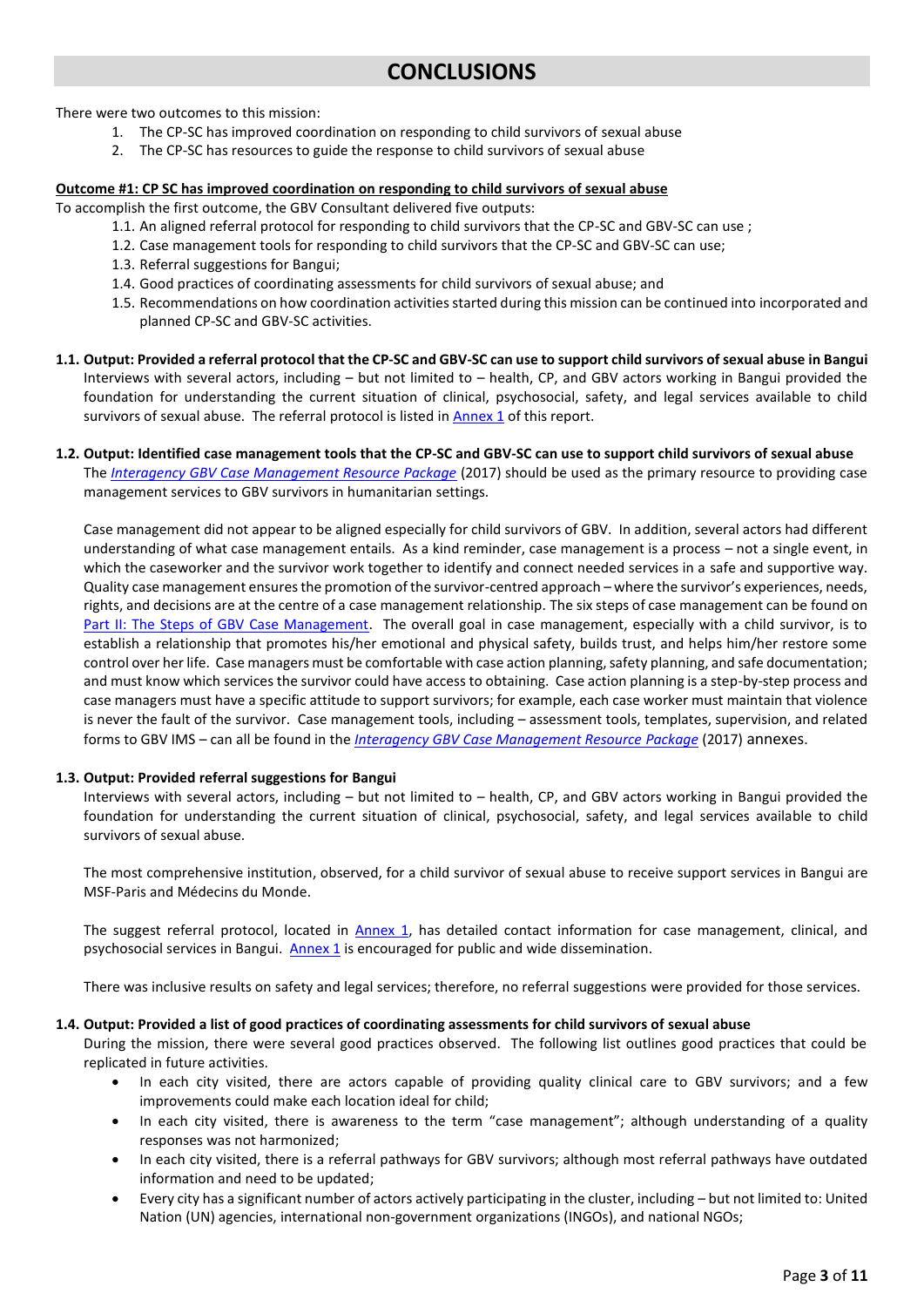- Cluster members are discussing key issues around child survivors; but there is a lack of capacity in actors to respond to the plethora of issues; and
- Several actors are knowledgeable that global resources exists.

#### **1.5. Output: Provided a list of recommendations on how coordination activities started during this mission can be continued into incorporated into planned CP-SC and GBV SC**

There is potential for CAR to have effective services to child survivors of sexual abuse. Based on the quantity of actors that are present in CAR, especially Bangui, CAR is rife with opportunities. While, CP and GBV actors have provided a multi-sectoral response to survivors, more could be done to ensure that quality services are provided.

In particular, actors – especially CP; GBV; protection; health; camp coordination and camp management (CCCM); shelter; and water, sanitation, and hygiene (WASH) actors - can work together, for child survivors, to:

- Break down silos across clusters and engage actors who to ensure holistic prevention and response in programming and in coordination;
- Document and share good practices of improved availability, access to and quality of services;
- Align the case management and referral pathways between CP and GBV actors;
- Improve the availability and access to age-appropriate clinical and psychosocial services;
- Improve the quality of age-appropriate clinical and psychosocial services; and
- Partner on advocacy and funding.

While actors aspire for a single panacea to provide access to quality services for child survivors of sexual abuse in CAR; the current situation in CAR needs a sustainable plan for ensuring future resources invested have long term impact. Over the years, capacity building resources – especially on case management – have been provided. However capacity building has yet to transform into quality care. The actors providing the best quality care are thoroughly engaged in providing responses; and due to their resources – especially human – being stretched to their capacity they are less likely to interact in coordination meetings. In addition, actors sometimes act in silos for a variety of reasons – including, but not limited to:

- The lack of trust in other actors to practice a survivor centered approach and humanitarian principles has discouraged actors from promoting referrals;
- The lack of capacity in actors to provide a quality response; and
- The low productivity to respond to the issue in a qualitative and timely fashion.

In the [Dropbox,](https://www.dropbox.com/sh/c5fnc489h6kaklz/AADDSoO8hAU709tfN8gIyUjza?dl=0) created for the mission, two comprehensive documents outline recommendations. This includes, but is not limited to supporting actors to:

- Advocate for increased presence of GBV actors that have mentorships for comprehensive programming, based on identified service gaps;
- Build on MSF's directory of service providers especially clinical, psychosocial, and case workers: including training capacity of each individual;
- Ensure case management materials used by CP and GBV actors are the same or complementary: *[Interagency GBV](https://gbvresponders.org/response/gbv-case-management/)  [Case Management Resource Package](https://gbvresponders.org/response/gbv-case-management/)* (2017);
- Ensure continued stock of appropriate medicines and supplies in health facilities for children in each clinic;
- Ensure that preventing/responding to child children is a standing agenda item on local Protection Sector meetings;
- Maintain updated mapping of quality services available in Bangui;
- Provide individual and/or group psychosocial support through trained staff using Mental Health and GBV resource;
- Train clusters in Bangui on *[IASC GBV Guidelines](http://www.gbvguidelines.com/)* (2015);
- Train existing health facility support staff / non-clinical staff on the GBV guiding principles, especially for working with children using *[Caring For Child Survivors of Sexual Assault](http://gbvresponders.org/resources/)* (2012), *[Clinical Care for Sexual Assault Survivors](http://gbvresponders.org/resources/)* (2009); and *[Interagency GBV Case Management Resource Package](https://gbvresponders.org/response/gbv-case-management/)* (2017).

As clinical, psychosocial, and case management are crucial steps that need timely responses; actors should prioritize the following actions, especially in clinics:

- Align case management systems used by CP and GBV actors using guidance from the *[Interagency GBV Case](https://gbvresponders.org/response/gbv-case-management/)  [Management Resource Package](https://gbvresponders.org/response/gbv-case-management/)* (2017);
- Ensure that each clinic is child friendly, including but not limited to having the following items: baby doll, clean clothing, snacks, water, juice, toys, and mat;
- Have a directory of service providers for child survivors of sexual abuse available, for the location chosen of Output 1.1 building off the document that MSF-Spain has already provided ; and
- Work with UNFPA and procure necessary kits ensuring that every clinic has and knows how to use child friendly medicines; especially oral suspensions for Azithromycin, Cefixime, Zidovudine, and Lamivudine.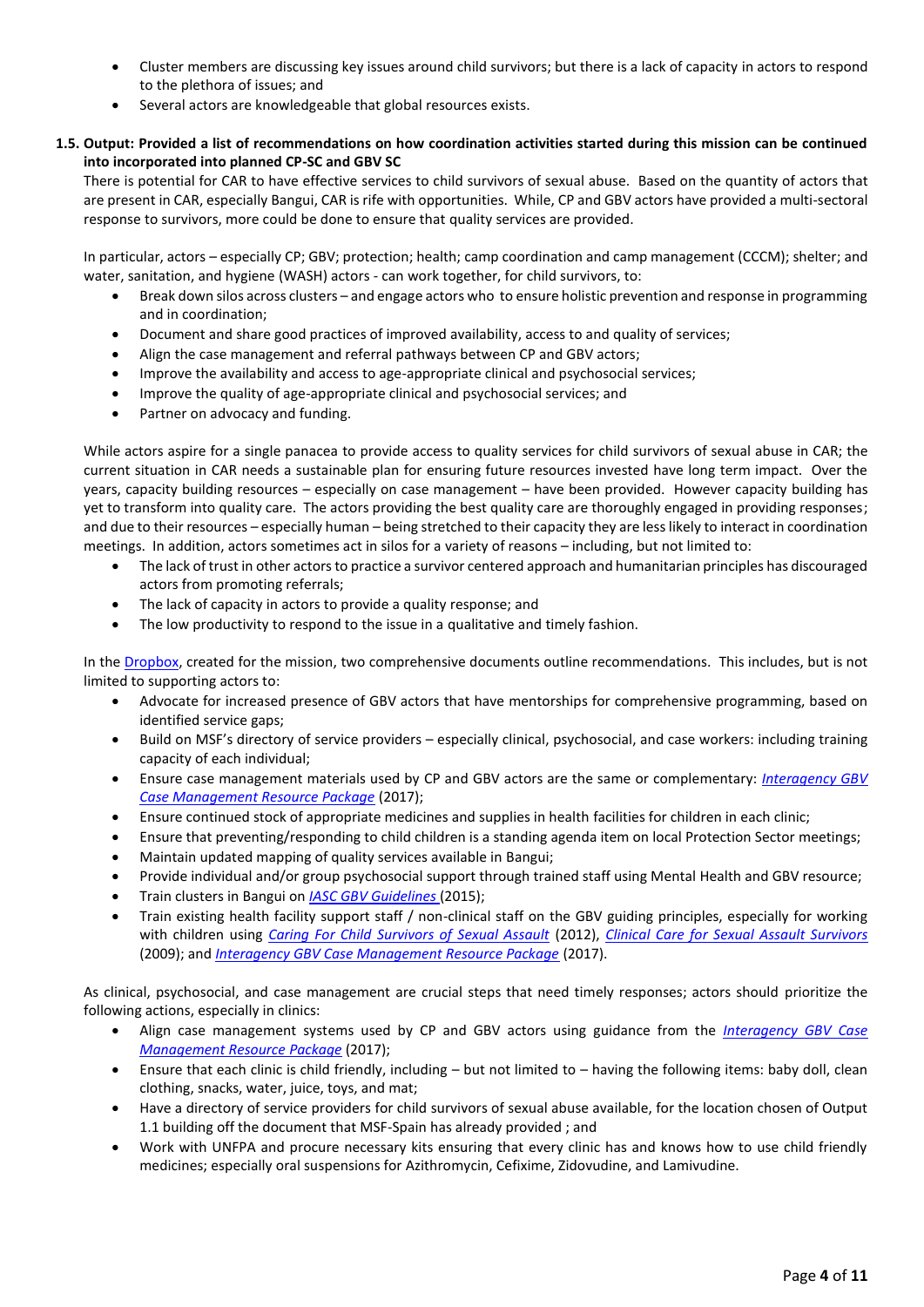#### **Outcome #2: The CP-SC has resources to guide response and support to child survivors**

To accomplish the second outcome, the GBV Consultant delivered three outputs:

- 2.1. A list of key coordination resources;
- 2.2. A list of coordination gaps; and
- 2.3. A roadmap document of coordinating distribution of clinical resource to child survivors.

#### **2.1 Output: Created a list of key coordination resources is available**

A [Dropbox](https://www.dropbox.com/sh/c5fnc489h6kaklz/AADDSoO8hAU709tfN8gIyUjza?dl=0) was created to store key resources. This [Dropbox](https://www.dropbox.com/sh/c5fnc489h6kaklz/AADDSoO8hAU709tfN8gIyUjza?dl=0) includes:

- 1. Clinical procurement resources related to output 2.3;
- 2. Final report (which has this document);
- 3. Key global resources, to support any actor in coordinating or implementing activities to provide access to and quality of services for children survivors of GBV, which have been hyperlinked through-out the report; and
- 4. Presentations made during the mission.

In addition the Global CP AoR, procured several items and voluntarily donated the following resources CP-SWG members:

- Baby dolls for clinics;
- *[CP Minimum Standards](http://cpwg.net/minimum-standards/)* (2010);
- *[IASC GBV Guidelines](http://www.gbvguidelines.com/)* (2015)*: Health Section*;
- *[Caring For Child Survivors of Sexual Assault](http://gbvresponders.org/resources/)* (2012);
- *[Inter-Agency Network for Education in Emergencies Minimum Standards](http://www.ineesite.org/en/minimum-standards)* (2010); and
- *[Fundraising Handbooks for GBV and CP](http://cpwg.net/starter_pack/fundraising-handbook-cp-gbv-humanitarian-action/)* (2013).

#### **2.2 Output: Created a list of coordination gaps**

During the mission the GBV Consultant met with key actors providing coordination to and program implementation of CP and GBV activities. This included, but was not limited to, meeting with members of the CP-SC, GBV-SC, Health Cluster, WASH Cluster, Education Cluster, and CCCM Cluster. Actors were both male and female, local, and expatriate. Actors also worked for international, national, and local non-government organizations; national and state government ministries; and UN agencies. During each individual consultation or meeting, the GBV Consultant obtained information on the access to and quality of services for child survivors of sexual abuse. This data and information, lead to knowledge of five critical gaps:

- 1. Lack of aligned case management systems between CP and GBV actors;
- 2. Lack of access to quality clinical care and psychosocial support, especially for a child survivor of sexual violence;
- 3. Lack of consistency between actors who provide response services to child survivors of sexual violence;
- 4. Lack of knowledge on actors that have the capacity to support child survivors; and
- 5. Lack of mentorships, fellowships, or shadowing opportunities, especially to local NGOs

To fill these gaps the following steps are encouraged. A comprehensive review of each topic should be considered to improve access to and quality of services to children survivors of GBV.

 **Align case management systems between actors and sectors**: Case management did not appear to be aligned especially for child survivors of sexual abuse. While the CP-SC is in the process of creating standard operating procedures for case management; the materials in [Annex 1](#page-7-0) should be used for child survivors. In addition, several actors had different understanding of what case management entails. As a kind reminder, case management is a process – not a single event, in which the caseworker and the survivor work together to identify and connect needed services in a safe and supportive way. Quality case management ensures the promotion of the survivor-centred approach – where the survivor's experiences, needs, rights, and decisions are at the centre of a case management relationship. The overall goal in case management, especially with a child survivor, is to establish a relationship that promotes his/her emotional and physical safety, builds trust, and helps him/her restore some control over her life. Case managers must be comfortable with case action planning, safety planning, and safe documentation; and must know which services the survivor could have access to obtaining. Case action planning is a step-by-step process and case managers must have a specific attitude to support survivors; for example, each case worker must maintain that violence is never the fault of the survivor. Actors implementing and providing case management should use guidance from the *[Interagency GBV Case](https://gbvresponders.org/response/gbv-case-management/)  [Management Resource Package](https://gbvresponders.org/response/gbv-case-management/)* (2017) and *[Caring For Child Survivors of Sexual Assault](http://gbvresponders.org/resources/)* (2012).

#### **Improve clinical and psychosocial care for a child survivor of sexual violence**

Communities often have limited access clinical care. Therefore, each setting needs to ensure there are quality care services, especially clinical and psychosocial, for child survivors of sexual abuse, within a reasonable distance. Mobile clinics have been used and could be re-considered; especially if the mobile clinics are made to be child friendly. Each clinic needs to be evaluated, to ensure quality services exists for children aligned with *[Caring For Child Survivors of Sexual](http://gbvresponders.org/resources/)  [Assault](http://gbvresponders.org/resources/)* (2012).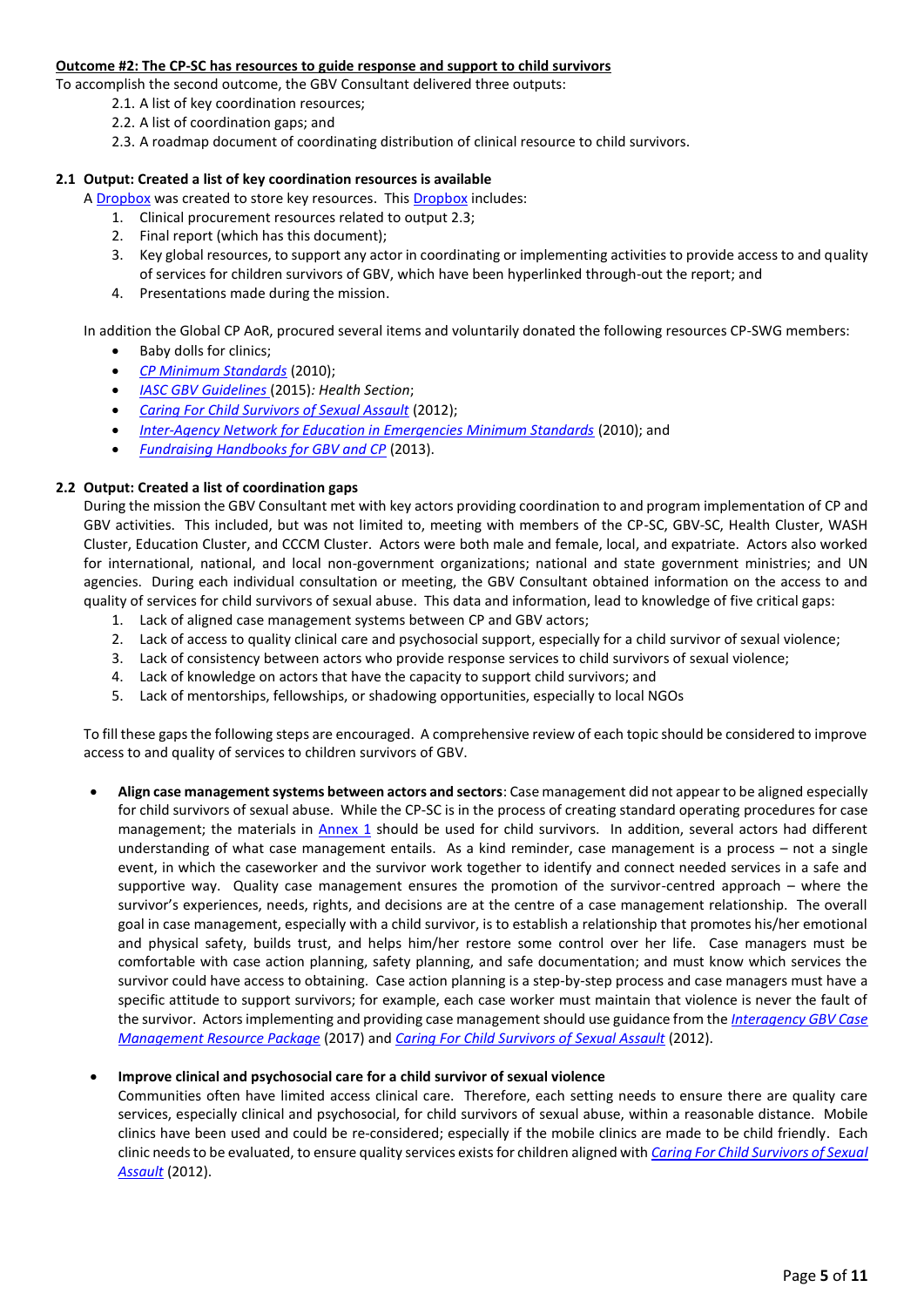#### **Update the list of actors that have the capacity to support child survivors**

Children survivors need to have 24 hour access to a clinical professional. To ensure actors know where to locate a trained professional, an open source directory of clinical and psychosocial workers should exist. A list of health consultants, care workers, and GBV actors has been started due to colleagues within MSF-Spain (se[e Dropbox\)](https://www.dropbox.com/sh/c5fnc489h6kaklz/AADDSoO8hAU709tfN8gIyUjza?dl=0).

A quality clinical care professional caring for a child survivor of GBV should have the following experience and training:

- 1. Educational background in clinical care
- 2. GBV Basic Training;
- 3. *[Clinical Care for Sexual Assault Survivors](http://gbvresponders.org/resources/)* (2009);
- 4. *[Caring For Child Survivors of Sexual Assault](http://gbvresponders.org/resources/)* (2012); and
- 5. *[Interagency GBV Case Management Resource Package](https://gbvresponders.org/response/gbv-case-management/)* (2017).

A quality psychosocial professional caring for a child survivor of GBV should have the following experience and training:

- 1. Educational background in psychology
- 2. GBV Basic Training;
- 3. *[Caring For Child Survivors of Sexual Assault](http://gbvresponders.org/resources/)* (2012);
- 4. *[Interagency GBV Case Management Resource Package](https://gbvresponders.org/response/gbv-case-management/)* (2017); and
- 5. Psychosocial First Aid.

#### **Align support between GBV, CP, protection, and health actors to aid child survivors of sexual abuse**

The CP-SC has an obligation to support children. Cooperation from other sectors to implement recommendations, drive initiatives, and ensure access to and quality of services for child survivors of sexual abuse will make recommendations feasible to implement. The CP-SC, while a strong sector, must have cooperation from several sectors – including but not limited to – the GBV-SC, Protection Cluster and Health Cluster, to implement the following:

- Advocate for mentorships to support the capacity of actors support child survivors of sexual abuse
- Create a directory of clinical, psychosocial, and case workers: including training capacity of each individual;
- Ensure case management materials follow guidance of *[Interagency GBV Case Management Resource Package](https://gbvresponders.org/response/gbv-case-management/)* (2017);
- Ensure continued stock of appropriate medicines and supplies in health facilities for children in each clinic;
- Ensure that responding to children is a standing agenda item on local Protection Sector meetings;
- Maintain updated mapping of quality services available in Bangui;
- Provide psychosocial support through trained staff using *[Mental Health and GBV](http://www.hhri-gbv-manual.org/)* (2015);
- Train clusters in Bangui on *[IASC GBV Guidelines](http://www.gbvguidelines.com/)* (2015);
- Train existing health facility support staff / non-clinical staff on the GBV guiding principles, especially for working with children using *[Caring For Child Survivors of Sexual Assault](http://gbvresponders.org/resources/)* (2012), *[Clinical Care for Sexual Assault](http://gbvresponders.org/resources/)  [Survivors](http://gbvresponders.org/resources/)* (2009); and *[Interagency GBV Case Management Resource Package](https://gbvresponders.org/response/gbv-case-management/)* (2017).
- **Create a mentorship, fellowship, or shadowing opportunity to build capacity of actors providing clinical care, psychosocial support, and case management services**

Capacity building on the aforementioned topics has repeatedly occurred in CAR; but there are still large gaps in quality services. To build capacity in the future, agencies should look at fruitful opportunities that allow on-the-job training; opposed to short-term one to five day trainings. For example, mentorships should be able to build capacity to identify individuals, especially in national and local organizations; and each mentorship should be able to answer the following questions:

- o How will the mentoree contribute to quality services for child survivors within CAR within one year?
- o How will the mentoree contribute to quality services for child survivors within CAR within five years?
- o How will the mentoree contribute globally to improving quality services for child survivors?
- $\circ$  How will the mentoree and the mentor be held accountable to ensure sustainable capacity in CAR?

#### **2.3 Output: Created a document of coordinating distribution of clinical resources to child survivors is available**

Comprehensive resources were identified and placed in a folder in the [Dropbox](https://www.dropbox.com/sh/c5fnc489h6kaklz/AADDSoO8hAU709tfN8gIyUjza?dl=0) for this mission. This includes, but is not limited to, a manual on procurement and a list of clinical supplies.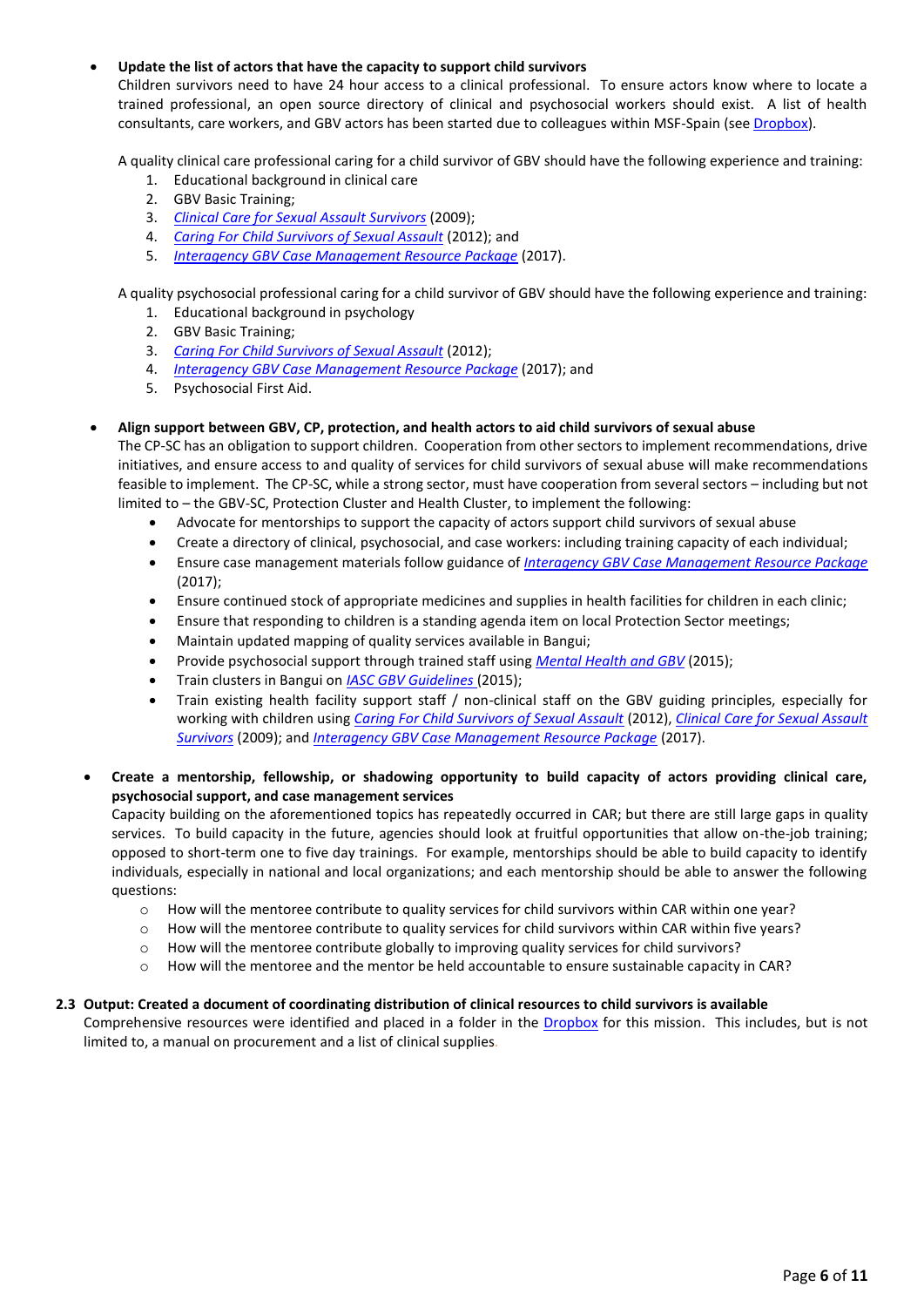### <span id="page-7-0"></span>**REFERRAL PROTOCOL FOR BANGUI, CENTRAL AFRICAN REPUBLIC**

#### **Purpose**

The purpose of this referral protocol is to establish a clear system so that GBV survivors and others know to whom they should report and what sort of assistance survivors can expect to receive.

#### **Principles**

A GBV survivor has the right to disclose an incident to anyone. The person may disclose their experience to a trusted family member, friend, or seek help from a trusted organization in the community. Anyone the survivor tells about their experience has a responsibility to give honest and complete information about services available; and to make sure the survivor has support throughout the process.

Always observe the basic guiding principles:

- Safety
- Confidentiality
- Dignity
- Non-discrimination

Keep the number of people informed of the case to an absolute minimum to ensure client confidentiality. Good practices ensure the survivors tells his/her story only once and when s/he chooses to share.

#### **When you meet a survivor, take the following step:**

|   | <b>Take</b>                                              | <b>Example of what to say</b>                                                                                               |  |  |  |
|---|----------------------------------------------------------|-----------------------------------------------------------------------------------------------------------------------------|--|--|--|
| 1 | Validate the person's experience                         | believe you<br>٠                                                                                                            |  |  |  |
| 2 | Value the relationship                                   | am glad that you told me, you can trust me                                                                                  |  |  |  |
| 3 | Explain what you are and are not capable of<br>providing | am a friend you can trust;<br>٠<br>I am not a specialist in clinical care<br>٠<br>know a safe place to obtain clinical care |  |  |  |
| 4 | Explain options that exists                              | We can go to MSF-Paris or MdM for clinical care                                                                             |  |  |  |
| 5 | Empower the person to make decisions                     | You can choose how you want to respond;<br>The decision on what to do next is your choice;<br>$\bullet$                     |  |  |  |
| 6 | Emphasize the person's strengths                         | am sorry that this happened to you;<br>You can choose how you want to respond;<br>$\bullet$                                 |  |  |  |
|   | Validate the person's experience                         | am sorry that this happened to you<br>٠                                                                                     |  |  |  |

#### **Reminder on clinical treatments:**

| Prevention of HIV                  | Within 3 days                            |
|------------------------------------|------------------------------------------|
|                                    |                                          |
| Prevention of unwanted pregnancy   | Within 5 days                            |
|                                    |                                          |
| Prevention of STIs                 | No time limit, but the sooner the better |
| Treatment of physical injuries     | No time limit, but the sooner the better |
|                                    |                                          |
| Emotional and psychosocial support | No time limit, but the sooner the better |
|                                    |                                          |

**NO ACTION SHOULD BE TAKEN WITHOUT THE EXPRESS PERMISSION OF THE SURVIVOR, within the bounds of the law.**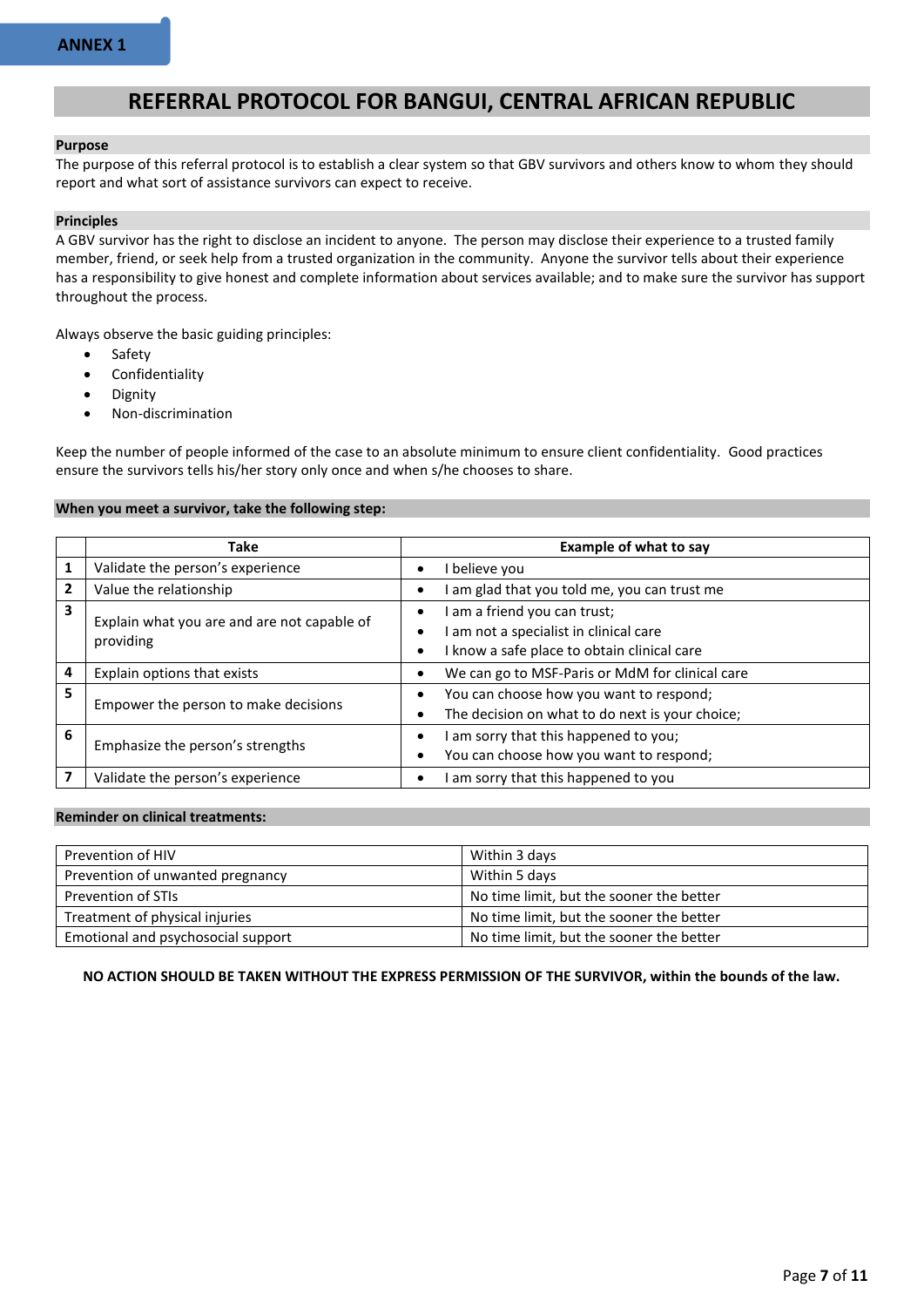## **PATHWAY FOR DISCLOUSRE AND REPORTING**

#### **Date of last update**

22 June 2017

#### **Location**

Bangui, République de Centrafrique

#### **Appropriate action steps to take**

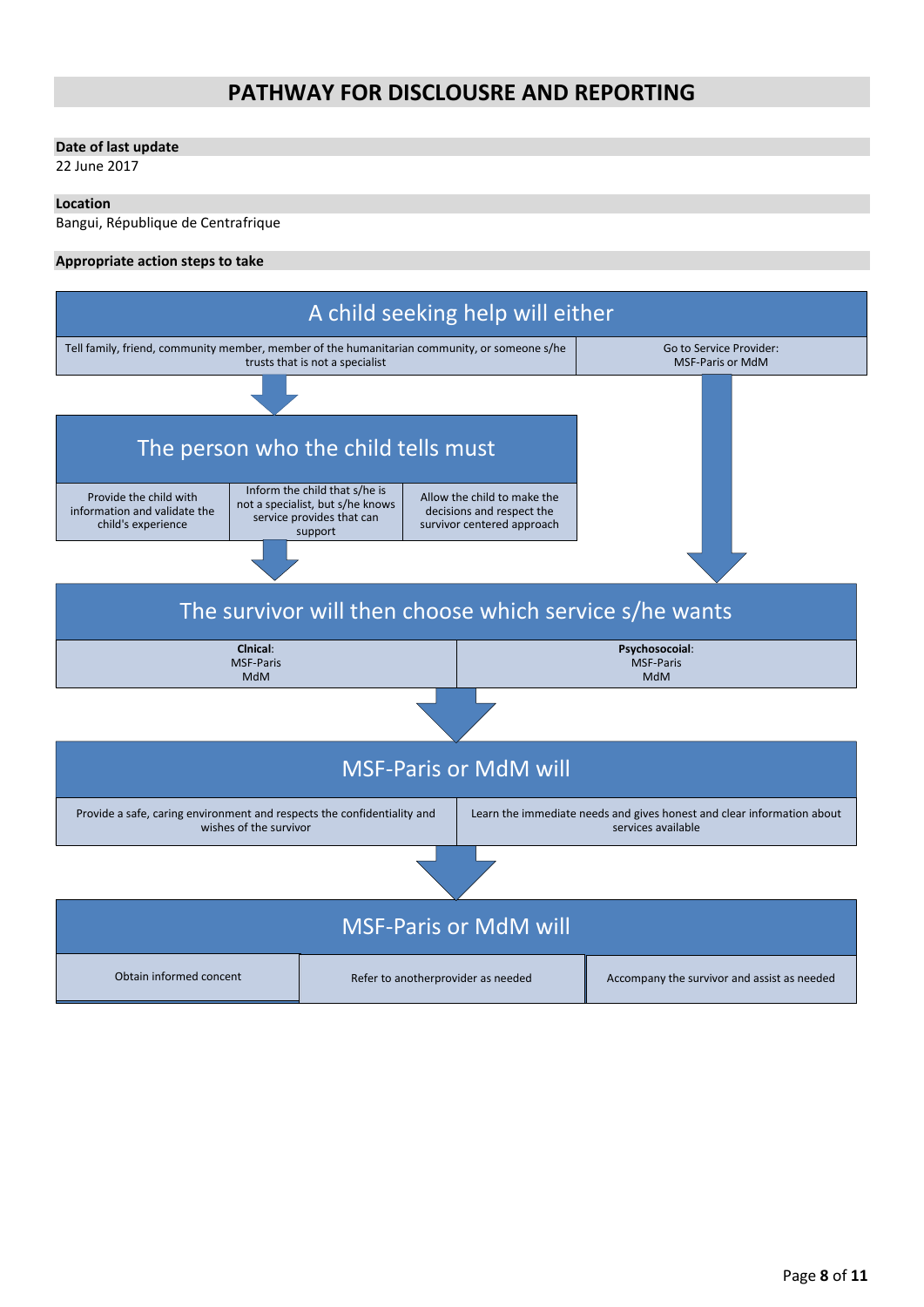# **CONTACT INFORMATION FOR MEDECINS DU MONDE**

| <b>MdM DIRECTEMENT</b> |                  |               |  |
|------------------------|------------------|---------------|--|
| <b>Nom</b>             | Princesse        | Kelly         |  |
| Tire                   | Superviseure VBG | Referente VBG |  |
| Téléphone              | 72 02 76 80      | 72 72 06 00   |  |

|                                                         | PRISE EN CHARGE CLINIQUE                                     | PRISE EN CHARGE PSYCHOSOCIALE                                                                                   |  |  |  |
|---------------------------------------------------------|--------------------------------------------------------------|-----------------------------------------------------------------------------------------------------------------|--|--|--|
| Centre de santé Bégoua - PK12                           |                                                              |                                                                                                                 |  |  |  |
| <b>Nom</b>                                              | Suzanne                                                      | Kelly                                                                                                           |  |  |  |
| Téléphone                                               | 72 15 52 72                                                  | 72 53 63 48 (Pulchérie, chargée de projet CIAF)                                                                 |  |  |  |
| Titre                                                   | Sage femme                                                   | Conseillère psychosociale                                                                                       |  |  |  |
| Formation                                               | Prise en charge médicale des violences sexuelles -           | Formation soutien psychosocial - ONU Femmes                                                                     |  |  |  |
|                                                         | Médecins du Monde / Ministère de la santé                    | Formation et recyclages des conseillers psychosociaux - Médecins                                                |  |  |  |
| Technique de faible intensité en soutien psychosocial - |                                                              | du Monde                                                                                                        |  |  |  |
|                                                         | Médecins du Monde                                            | Formation sur le stress post-traumatique - Action contre la Faim                                                |  |  |  |
| <b>Horaires</b>                                         | 8h - 16h                                                     | 8h - 16h                                                                                                        |  |  |  |
|                                                         | Centre de santé Gobongo - 8ème arr                           |                                                                                                                 |  |  |  |
| <b>Nom</b>                                              | Castella                                                     | Patricia                                                                                                        |  |  |  |
| Téléphone                                               | 72 55 45 10                                                  | 72 53 63 48 (Pulchérie, chargée de projet CIAF)                                                                 |  |  |  |
| <b>Titre</b>                                            | Sage femme                                                   | Conseillère psychosociale                                                                                       |  |  |  |
| Formation                                               | Prise en charge médicale des violences sexuelles -           | Formation soutien psychosocial - ONU Femmes                                                                     |  |  |  |
|                                                         | Médecins du Monde / Ministère de la santé                    | Formation et recyclages des conseillers psychosociaux - Médecins                                                |  |  |  |
|                                                         | Technique de faible intensité en soutien psychosocial -      | du Monde                                                                                                        |  |  |  |
|                                                         | Médecins du Monde                                            | Formation sur le stress post-traumatique - Action contre la Faim                                                |  |  |  |
| <b>Horaires</b>                                         | 8h - 16h                                                     | 8h - 16h                                                                                                        |  |  |  |
|                                                         | Centre de santé Malimaka - 6ème arr                          |                                                                                                                 |  |  |  |
| <b>Nom</b>                                              | Nadia                                                        | Flavie                                                                                                          |  |  |  |
| Téléphone                                               | 72 63 24 10 (cheffe de centre)                               | 75 08 29 93                                                                                                     |  |  |  |
| Titre                                                   | Sage-femme                                                   | Conseillère psychosociale                                                                                       |  |  |  |
| Formation                                               | Prise en charge médicale des violences sexuelles -           | Formation soutien psychosocial - ONU Femmes                                                                     |  |  |  |
|                                                         | Médecins du Monde / Ministère de la santé                    | Formation et recyclages des conseillers psychosociaux - Médecins                                                |  |  |  |
|                                                         | Technique de faible intensité en soutien psychosocial -      | du Monde                                                                                                        |  |  |  |
|                                                         | Médecins du Monde                                            | Formation sur le stress post-traumatique - Action contre la Faim                                                |  |  |  |
| <b>Horaires</b>                                         | 8h - 16h                                                     | 8h - 16h                                                                                                        |  |  |  |
| Centre de santé Liton (PK 22 - Route Damara)            |                                                              |                                                                                                                 |  |  |  |
| <b>Nom</b>                                              | Thérèse & Stella                                             | Cyril                                                                                                           |  |  |  |
| Téléphone                                               | Chef de centre: 72 53 00 09                                  | Chef de centre: 72 53 00 09                                                                                     |  |  |  |
| <b>Titre</b>                                            | Attention : pas de réseau téléphonique à Liton<br>Sage femme | Attention : pas de réseau téléphonique à Liton<br>Conseiller psychosocial                                       |  |  |  |
| Formation                                               | Prise en charge médicale des violences sexuelles -           |                                                                                                                 |  |  |  |
|                                                         | Médecins du Monde / Ministère de la santé                    | Formation soutien psychosocial - ONU Femmes<br>Formation et recyclages des conseillers psychosociaux - Médecins |  |  |  |
|                                                         | Technique de faible intensité en soutien psychosocial -      | du Monde                                                                                                        |  |  |  |
|                                                         | Médecins du Monde                                            | Formation sur le stress post-traumatique - Action contre la Faim                                                |  |  |  |
| <b>Horaires</b>                                         | 8h - 16h                                                     | 8h - 16h                                                                                                        |  |  |  |
|                                                         |                                                              | Centre de santé Gbango (PK 42 - Route Damara)                                                                   |  |  |  |
| <b>Nom</b>                                              | Brigitte                                                     | Brigitte                                                                                                        |  |  |  |
| Téléphone                                               | 72 72 22 74                                                  | 72 72 22 74                                                                                                     |  |  |  |
|                                                         | Attention : pas de réseau téléphonique à Gbango              | Attention : pas de réseau téléphonique à Gbango                                                                 |  |  |  |
| <b>Titre</b>                                            | Sage femme                                                   | Conseiller psychosocial                                                                                         |  |  |  |
| Formation                                               | Prise en charge médicale des violences sexuelles -           | Formation soutien psychosocial - ONU Femmes                                                                     |  |  |  |
|                                                         | Médecins du Monde / Ministère de la santé                    | Formation et recyclages des conseillers psychosociaux - Médecins                                                |  |  |  |
|                                                         | Technique de faible intensité en soutien psychosocial -      | du Monde                                                                                                        |  |  |  |
|                                                         | Médecins du Monde                                            | Formation sur le stress post-traumatique - Action contre la Faim                                                |  |  |  |
| Horaires                                                | 8h - 16h                                                     | 8h - 16h                                                                                                        |  |  |  |
| Centre de santé Bouboui (PK 45 - Route Bouali)          |                                                              |                                                                                                                 |  |  |  |
| Nom                                                     | Julienne                                                     | Chérubin                                                                                                        |  |  |  |
| Téléphone                                               | Chef de centre: 72 60 13 67                                  | Chef de centre: 72 60 13 67                                                                                     |  |  |  |
| <b>Titre</b>                                            | Sage femme                                                   | Conseiller psychosocial                                                                                         |  |  |  |
| Formation                                               | Prise en charge médicale des violences sexuelles -           | Formation soutien psychosocial - ONU Femmes                                                                     |  |  |  |
| Médecins du Monde / Ministère de la santé               |                                                              | Formation et recyclages des conseillers psychosociaux - Médecins                                                |  |  |  |
|                                                         | Technique de faible intensité en soutien psychosocial -      | du Monde                                                                                                        |  |  |  |
|                                                         | Médecins du Monde                                            | Formation sur le stress post-traumatique - Action contre la Faim                                                |  |  |  |
| Horaires                                                | 8h - 16h                                                     | 8h - 16h                                                                                                        |  |  |  |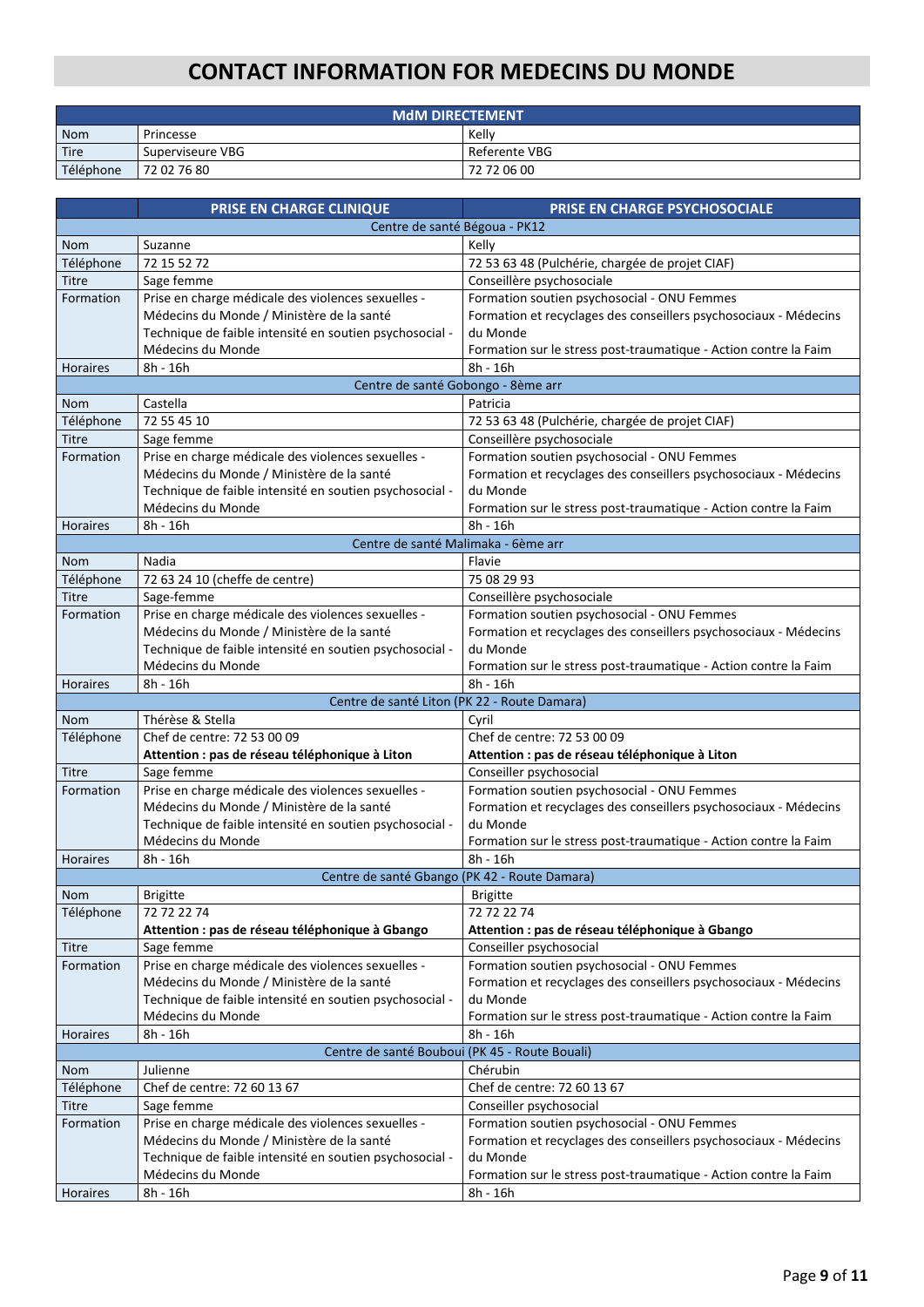## **CONTACT INFORMATION FOR MEDICINE SANS FRONTIER - FRANCE**

|                 | <b>PRISE EN CHARGE CLINIQUE</b>  | <b>PRISE EN CHARGE PSYCHOSOCIALE</b> |  |  |  |
|-----------------|----------------------------------|--------------------------------------|--|--|--|
| <b>Nom</b>      | Sylvie                           | Sophie                               |  |  |  |
| Téléphone       | 72 17 13 47                      | 72 17 13 47                          |  |  |  |
| <b>Titre</b>    | Sage femme                       | Conseillère psychosociale            |  |  |  |
| Formation       | Prise en charge médicale des MSF | Prise en charge médicale des MSF     |  |  |  |
|                 | Prise en charge psychologue MSF  | Prise en charge psychologue MSF      |  |  |  |
| <b>Horaires</b> | $0 - 24h$<br>0-24h               |                                      |  |  |  |
| <b>Nom</b>      | Tatiana                          | Abel                                 |  |  |  |
| Téléphone       | 72 17 13 47<br>72 17 13 47       |                                      |  |  |  |
| <b>Titre</b>    | Sage femme                       | Conseillère psychosociale            |  |  |  |
| Formation       | Prise en charge médicale des MSF | Prise en charge médicale des MSF     |  |  |  |
|                 | Prise en charge psychologue MSF  | Prise en charge psychologue MSF      |  |  |  |
| <b>Horaires</b> | $0 - 24h$<br>0-24h               |                                      |  |  |  |
| <b>Nom</b>      | Hermine                          |                                      |  |  |  |
| Téléphone       | 72 17 13 47                      |                                      |  |  |  |
| <b>Titre</b>    | Sage femme                       |                                      |  |  |  |
| Formation       | Prise en charge médicale des MSF |                                      |  |  |  |
|                 | Prise en charge psychologue MSF  |                                      |  |  |  |
| <b>Horaires</b> | $0 - 24h$                        |                                      |  |  |  |